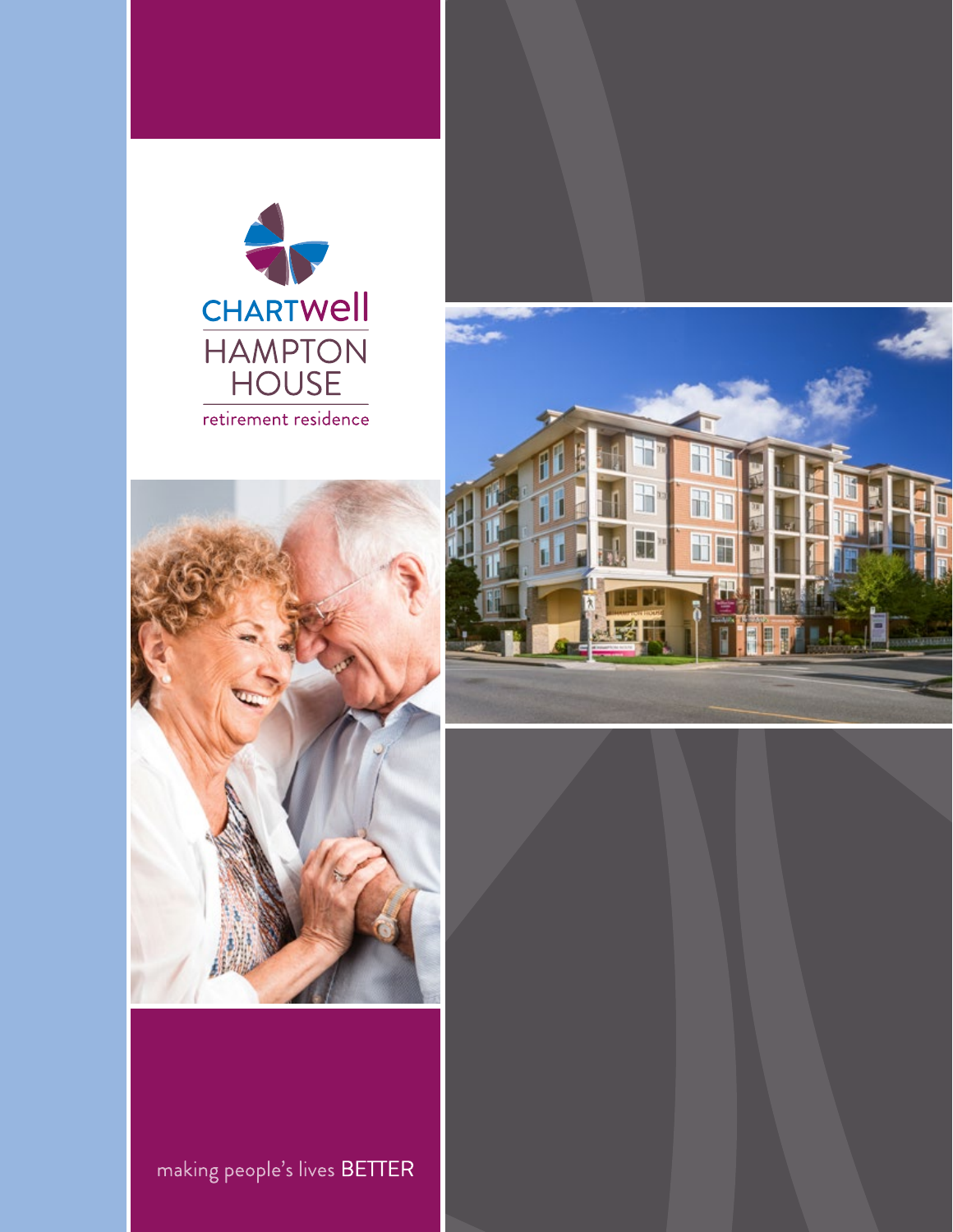

## PART OF OUR LOCAL COMMUNITY SINCE 2006

Chartwell Hampton House is a boutique retirement residence in Chilliwack, ideal for independent seniors desiring an engaging lifestyle. We welcome you to experience the lively atmosphere in our open-concept amenities, all located on our main floor. Our suites come in cozy one- and two-bedroom layouts, and include full kitchens or kitchenettes, patios, or balconies overlooking memorable mountain views. Our resident community is vibrant, inclusive, and engaged, and you'll often see them enjoying weekly themed activities and our famous Rhythm N' Moves exercise program.

Locally, a major revitalization has swept through the city of Chilliwack, including new shops and restaurants. Here, you can re-discover your community and its new offerings, or re-visit local staples such as Leisure Landing. Townsend Park is just next door, and you won't want to miss out on the gorgeous views of Mt. Cheam. Chilliwack Hospital is also within walking distance.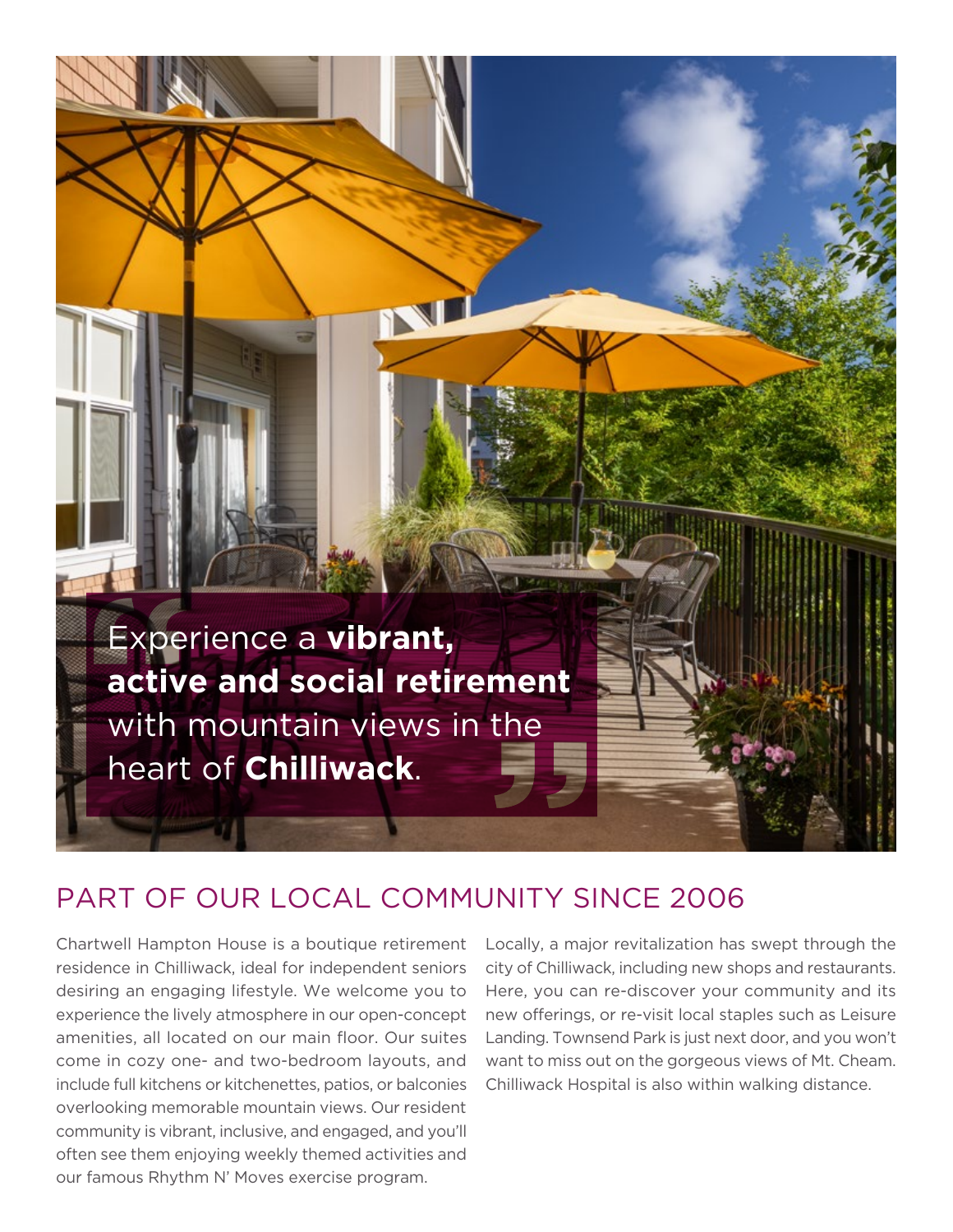## OUR UNIQUE LIFESTYLE

Along with our variety of suites, including layouts with an additional bathroom and in-suite laundry, we welcome you to enjoy delicious and nutritious meals in our dining room twice a day, with the option of having breakfast with us too. As your needs evolve, our care support evolves too. With Fraser Health offering home care support, our hearing aid clinic and Chilliwack's only geriatric pharmacist, you can age comfortably here with the peace of mind you deserve.

Our staff is a big factor in our residents' satisfaction, and we're proud to have many longservice individuals, all of whom are dedicated to forging close relationships with you so they can anticipate your needs and foster a sense of family.

Explore our Living at Chartwell brochure to learn more about dining, lifestyle activities and personalized care services.









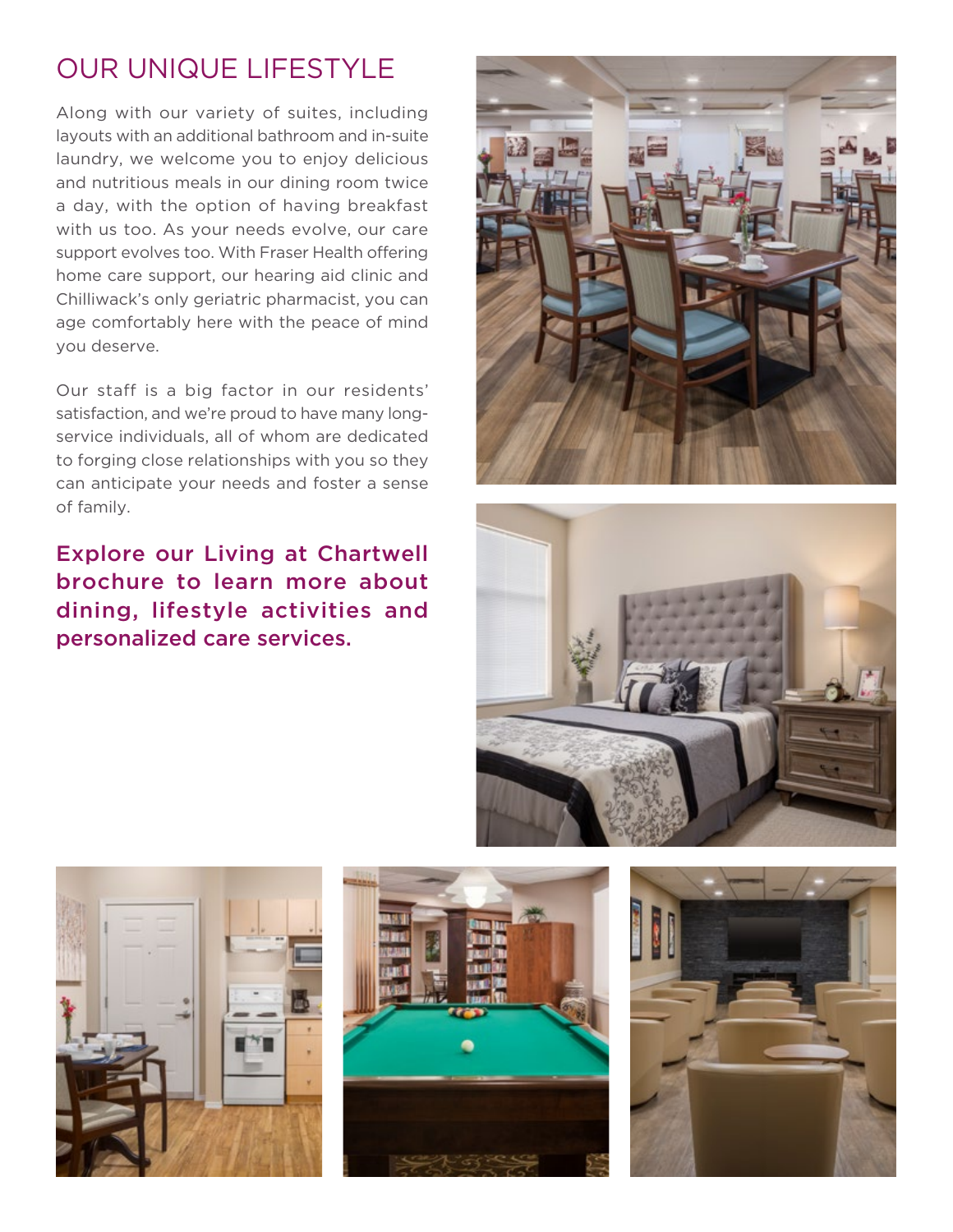## FACTS & FEATURES



## IN THE NEIGHBOURHOOD Grocery stores **Exercise Exercise Exercise Contracts Banks**  Pharmacies Hospital Transit **Shopping Contract Contract Contract Contract Contract Contract Contract Contract Contract Contract Contract Contract Contract Contract Contract Contract Contract Contract Contract Contract Contract Contract Contract Contr ACTIVITIES** • LiveNow program Social and Social and Day trips\* • Educational activities *Live entertainment* **Live entertainment** • Cultural activities **Exercise Billiards** • Exercise DINING SERVICES • Diversified menu **Freshly-prepared snacks** • Catering\* • À la carte menu **• Meals for guests\*** • Family dinner Open seating dining CARE SERVICES • Home care\*\* **Blood pressure clinic\*** • Support groups Companionship\* Lab services\* Visiting Podiatrist\* • Audiology/hearing clinic\* • Mobile Massage Therapist\* **AMENITIES** Dining room Activity room Multi-functional room

- Private dining room Fitness room Library
	-
- 
- 
- **Bar/lounge** Movie theatre **Example 2018**
- 
- -

\*Fee-for-service may apply. \*\*Service provided by third party organization.